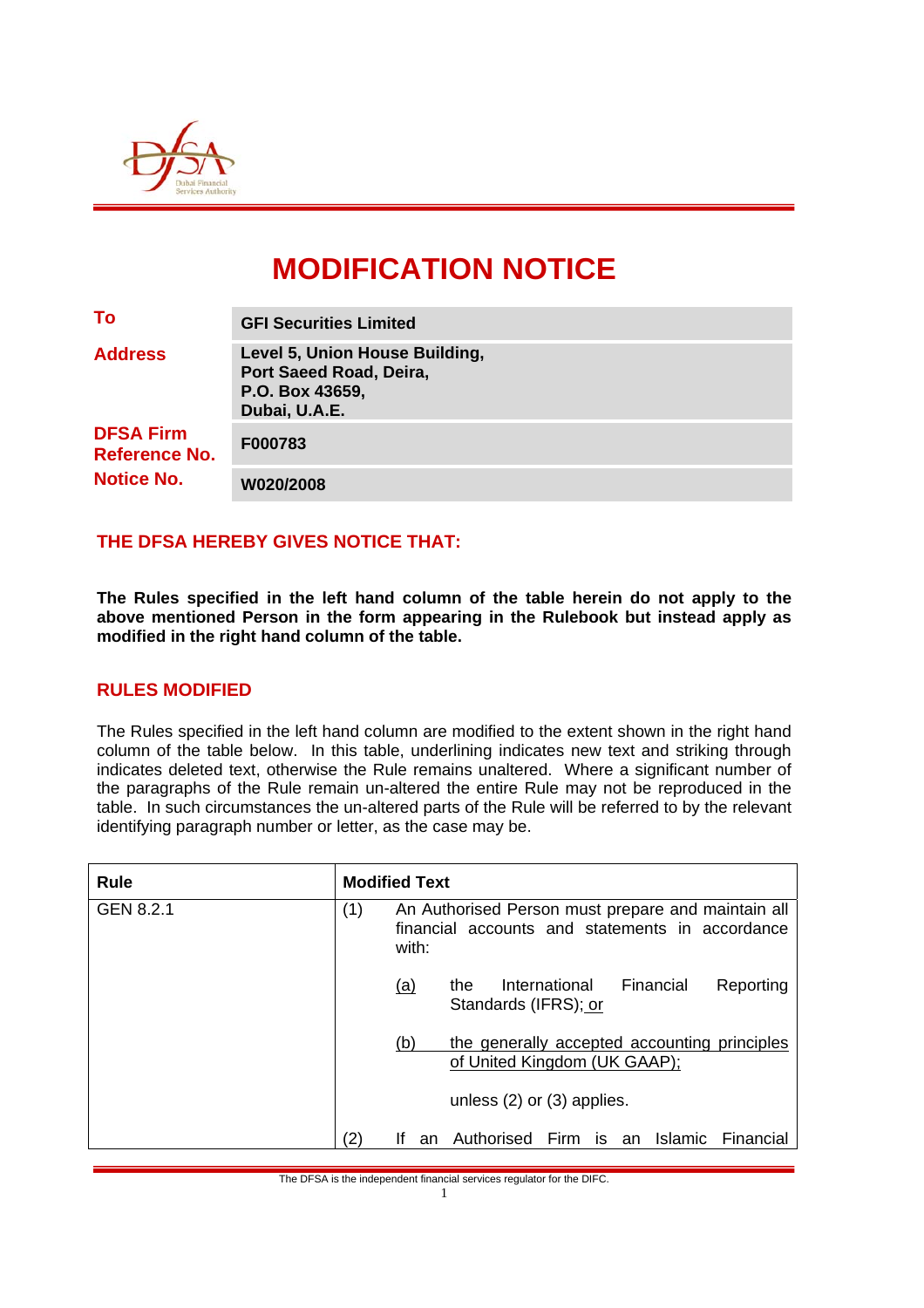

|           | (3)                                                                                                                                                                                                                                                             | (AAOIFI).                                                 | Institution it must prepare and maintain all financial<br>accounts and statements in accordance with the<br>accounting standards of the Accounting and Auditing<br>Islamic Financial<br>Organisation<br>for<br>Institutions<br>If an Authorised Person operates an Islamic Window<br>it must prepare and maintain all financial accounts<br>and statements in accordance with the IFRS, as<br>supplemented by AAOIFI FAS 18 in respect of its<br><b>Islamic Financial Business.</b> |
|-----------|-----------------------------------------------------------------------------------------------------------------------------------------------------------------------------------------------------------------------------------------------------------------|-----------------------------------------------------------|-------------------------------------------------------------------------------------------------------------------------------------------------------------------------------------------------------------------------------------------------------------------------------------------------------------------------------------------------------------------------------------------------------------------------------------------------------------------------------------|
| GEN 8.6.1 | An Authorised Firm or Authorised Market Institution, as<br>applicable, must in writing require its auditor to:<br>conduct an audit of the Authorised Person's accounts<br>(a)<br>in accordance with the requirements of the relevant<br>standards published by: |                                                           |                                                                                                                                                                                                                                                                                                                                                                                                                                                                                     |
|           |                                                                                                                                                                                                                                                                 |                                                           |                                                                                                                                                                                                                                                                                                                                                                                                                                                                                     |
|           |                                                                                                                                                                                                                                                                 | <u>(i)</u>                                                | the International Auditing and Assurance<br>Standards Board (IAASB) or the Auditing<br>Standards issued by the UK Auditing<br>Board (APB), in respect<br>Practices<br>of<br>conventional financial business; and                                                                                                                                                                                                                                                                    |
|           |                                                                                                                                                                                                                                                                 | <u>(ii)</u>                                               | the Accounting and Auditing Organisation for<br>Islamic Financial Institutions (AAOIFI) in<br>respect of any Islamic Financial Business<br>undertaken;                                                                                                                                                                                                                                                                                                                              |
|           | (b)                                                                                                                                                                                                                                                             | produce a report on the audited accounts which<br>states: |                                                                                                                                                                                                                                                                                                                                                                                                                                                                                     |
|           |                                                                                                                                                                                                                                                                 | (i)                                                       | whether, in the auditor's opinion, the accounts<br>have been properly prepared in accordance<br>with the requirements imposed<br>by this<br>chapter;                                                                                                                                                                                                                                                                                                                                |
|           |                                                                                                                                                                                                                                                                 | (ii)                                                      | in particular, whether the accounts give a true<br>and fair view of the financial position of the<br>Authorised Person for the financial year and<br>of the state of the Authorised Person's affairs<br>at the end of the financial year end; and                                                                                                                                                                                                                                   |
|           |                                                                                                                                                                                                                                                                 | (iii)                                                     | any other matter or opinion relating to the<br>requirements of this chapter;                                                                                                                                                                                                                                                                                                                                                                                                        |
|           | (c)                                                                                                                                                                                                                                                             |                                                           | produce an Auditor's Annual Report which states                                                                                                                                                                                                                                                                                                                                                                                                                                     |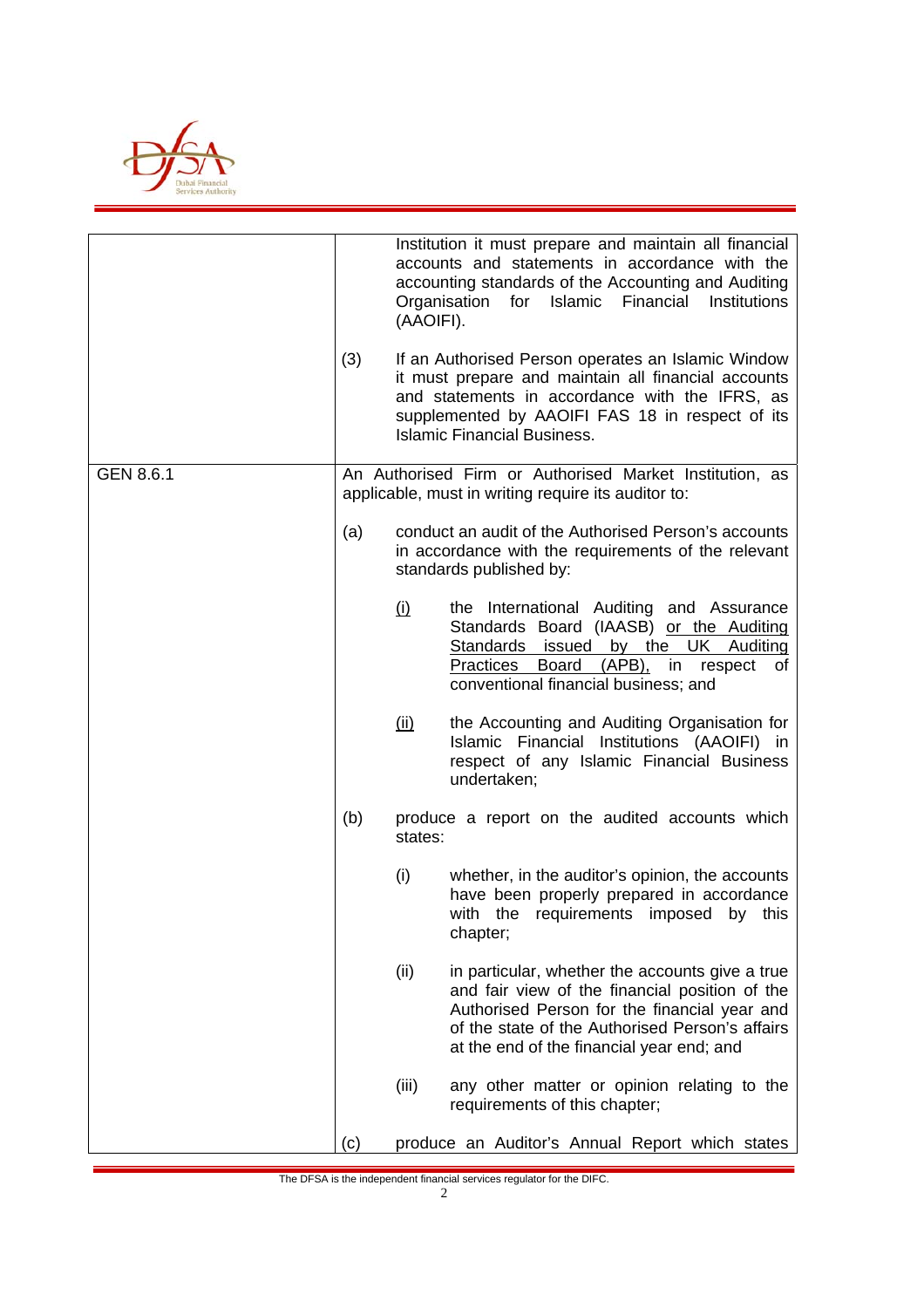

| whether: |                                                                                                                                                                                                                                       |
|----------|---------------------------------------------------------------------------------------------------------------------------------------------------------------------------------------------------------------------------------------|
|          |                                                                                                                                                                                                                                       |
| (i)      | auditor has audited the Authorised<br>the<br>Person's annual financial statements<br>$\mathsf{I}$<br>accordance with the IAASB or APB auditing<br>standards or AAOIFI auditing standards in<br>respect of Islamic Financial Business; |
| (ii)     | the auditor has carried out any other<br>procedures considered necessary, having<br>regard to the IAASB or APB auditing<br>standards and to AAOIFI auditing standards<br>in respect of Islamic Financial Business;                    |
| (iii)    | the auditor has received all necessary<br>information and explanations for the purposes<br>of preparing this report to the DFSA;                                                                                                      |
| (iv)     | Rulebook text up to and including (h).                                                                                                                                                                                                |

## **CONDITIONS**

The Modification remains in effect for the duration of the period set out below on condition that the above named Person to whom this notice applies carries on Financial Services through a Branch in the DIFC.

If any one or more of the conditions stated above is breached, this notice ceases to have effect forthwith and the Rules specified in the table herein apply to the above mentioned Person in their unmodified form as they appear in the applicable module of the Rulebook in force at the relevant time.